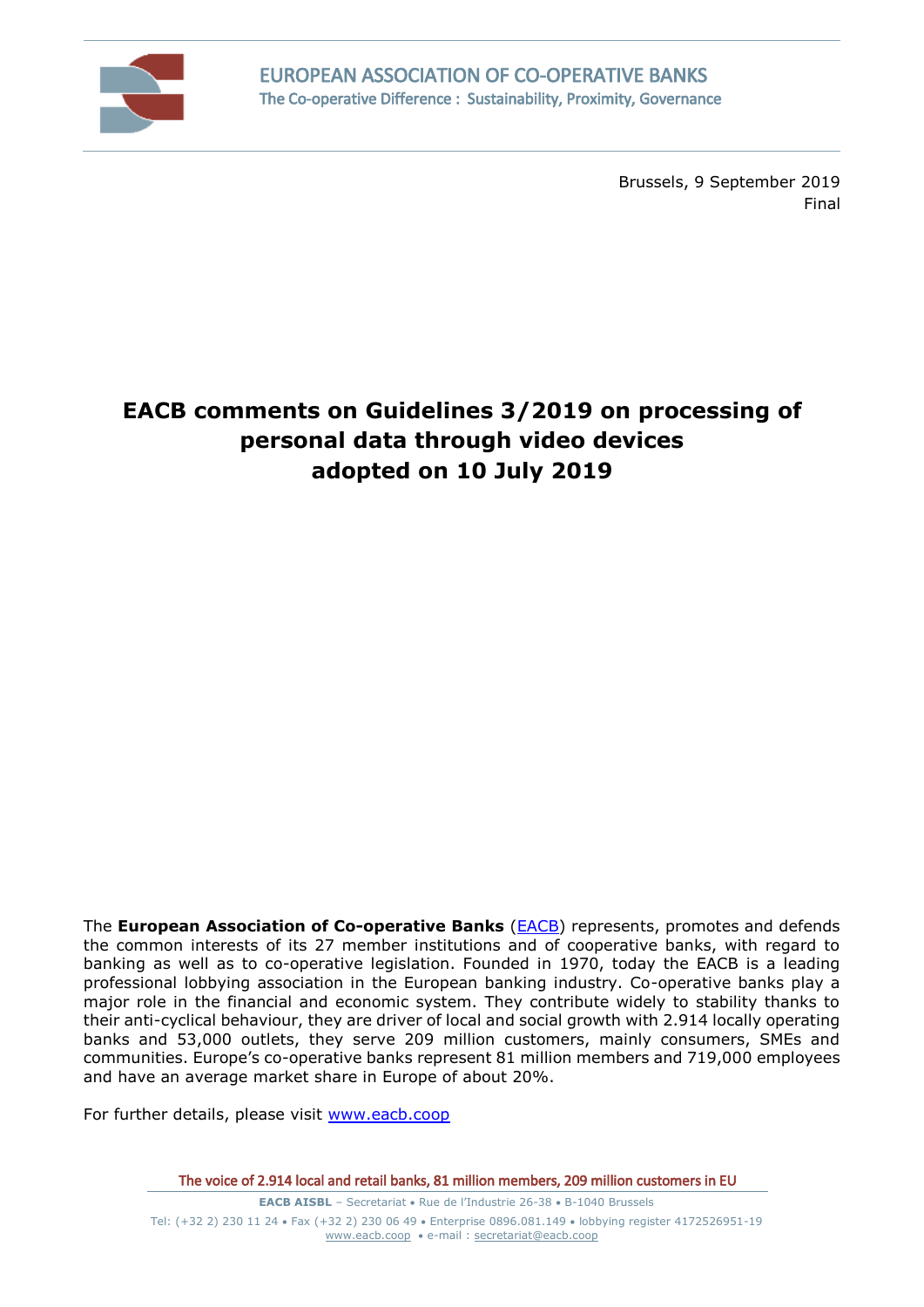

# **Comment on the Guidelines on Codes of Conduct and Monitoring Bodies**

The European Association of Co-operative Banks (EACB) welcomes the opportunity to provide the European Data Protection Board (EDPB) with its comments on the draft Guidelines on processing of personal data through video devices adopted on 10 July this year.

#### **General observations**

As a preliminary observation, many Member States' legislation has specific legal requirements for video and photo data processing. As a consequence, it must be kept in mind that the requirements of both the EDPB Guidelines and such national legislation must be complied with.

Overall, we are concerned that the draft Guidelines' requirements are in conflict with the concept of proportionality as defined in the EU law, as they often exceed the scope of the articles set out in the GDPR and the measures proposed are not suitable to achieve a legitimate aim. The Guidelines practically ignore all safety-at-work and security aspects of video surveillance.

Furthermore, the draft Guidelines also expect the production and keeping of extensive documentation, including:

- Detailed documentation on the video cameras in use, the monitoring purpose, the legal basis / legitimate interest etc. (paragraphs 15 et sequ.);
- Transparency and information obligations with very extensive first-layer information 'warning signs' (paragraphs 112-113); these go well beyond the current requirements under the national legislation of some Member States;
- General video surveillance policies and procedures (paragraph 128);
- Because of the generally intrusive nature of video surveillance, often a DPIA (apart from the limited exceptions in the respective 'white list').

We would like to note that such extensive documentation and information (e.g. the first-layer information) would not be strictly necessary/required under the GDPR.

## **Specific observations**

We would like to put forward the following specific observations:

- Paragraph 5 (as well as paragraphs 24, 25 and 32): We believe that stating that 'Video surveillance is not by default a necessity when there are other means to achieve the underlying purpose. Otherwise we risk a change in cultural norms leading to the acceptance of lack of privacy as the general outset' sets the bar of using video surveillance very high. It is always possible find other ways to achieve the underlying purpose.
- Paragraph 15: In some Member States the common practice is completely different and safety is a justified reason to use video surveillance.
- Paragraph 20: The paragraph states that 'the legitimate interest needs to be of real existence and has to be a present issue (i.e. it must not be fictional or speculative). A reallife situation of distress needs to be at hand – such as damages of serious incidents in the past – before starting the surveillance'. This is an exceptional requirement and is not in line with the general accountability requirement.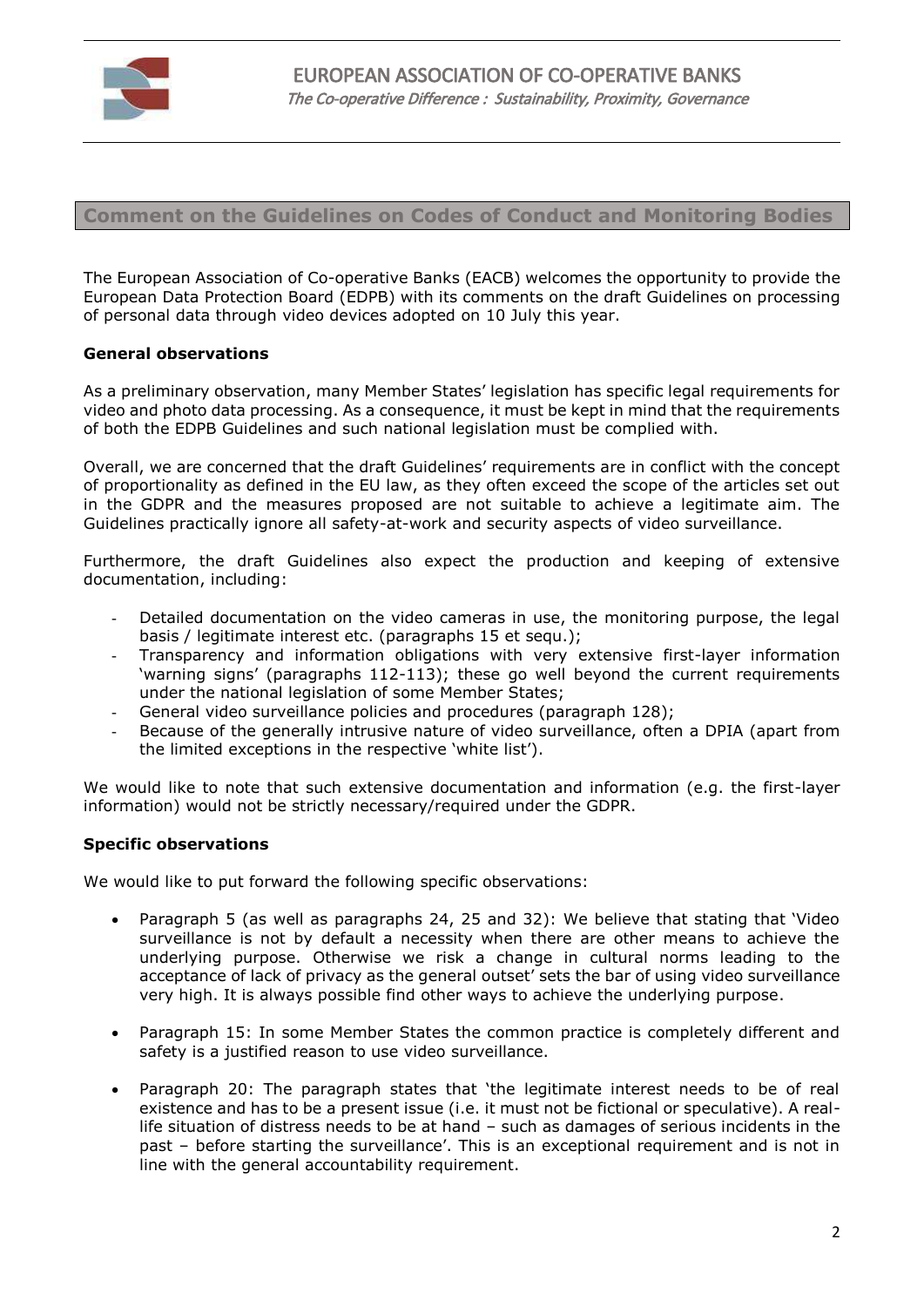

- Paragraph 22 under section 3.1.1. 'Existence of legitimate interests' of the draft Guidelines (page 8). We would appreciate it if the final Guidelines could specify that the same logic used for the examples concerning jewellers and petrol stations also applies to banks. Banks have a legitimate interest to use bank security cameras/video surveillance due to banks' peculiar functions and activities. Indeed, banks are among the top potential high-stake targets by robbers and fraudsters and the use of installed video surveillance systems will deter robberies and fraud, while also providing important evidence to law enforcement (which can be used to track down or identify suspects). Moreover, we believe that the above interpretation – banks having a legitimate interest to install cameras – is also consistent with paragraph 36 page 11 under the section on 'Data subjects' reasonable expectations', which says: 'the customer of a bank might expect that he/she is monitored inside the bank or by the ATM'. The customer's expectation mentioned is, among other things, certainly due to the fact that banks are sensitive locations as they deal with customers' wealth.
- Paragraph 26 states that 'Before operating a camera system, the controller is obliged to assess where and when video surveillance measures are strictly necessary. Usually a surveillance system operating at night-time as well as outside the regular working hours will meet the needs of the controller to prevent any dangers to his property.' The 'strictly necessary' requirement is not based on the law and is not in line with common practice related to video surveillance.
- Disclosure of video footage to law enforcement agencies, section 4.2 page 13: The explanations and examples for disclosure of video footage to law enforcement agencies mainly relate to a legal obligation. In practice that would mean a formal request by the police. It would be helpful to have further guidance as to under what circumstances disclosure to the police would be justified on the grounds of legitimate interest. The second example in paragraph 57 leaves the question open.
- Rights of the data subject, section 6, page 18: At paragraph 93, it is stated that a data subject's request of access could adversely affect other data subjects because of the necessary viewing, editing and disclosing of video footage. However, on the basis of the explanations and examples, it appears difficult to refuse a data subject's access request on that ground. The example at paragraph 95 would require the controller to go through two-hour video footage with several thousand visitors to extract the part with the data subject, edit it by blurring/pixeling/anonymising other persons and hand it over to the data subject. The question is under which conditions the controller could refuse the right of access based on Articles 15(4), 11(2) or 12 GDPR, e.g. because of the practical difficulties of identifying the data subject in the footage, the possible adverse effects of the screening and extracting for other data subjects or that the request could be considered excessive or unfounded.
- Right to erasure and right to object, section 6.2, page 20: The erasure of one individual in video footage with many different data subjects is difficult. It should be the controller's responsibility to assess the applicable retention time (and the legitimate interest).
- According to paragraph 102, it appears that an individual person must be erased/blurred upon his/her request, where the video footage is further kept. It would be helpful if the Guidelines discussed cases where the deletion request could be rejected on the basis that the erasure/blurring of the individual would not be justified following a balance of interest test (e.g. because the data subject does not give a reasons for his/her request, the necessary deletion/blurring would be difficult or complicated, etc.).